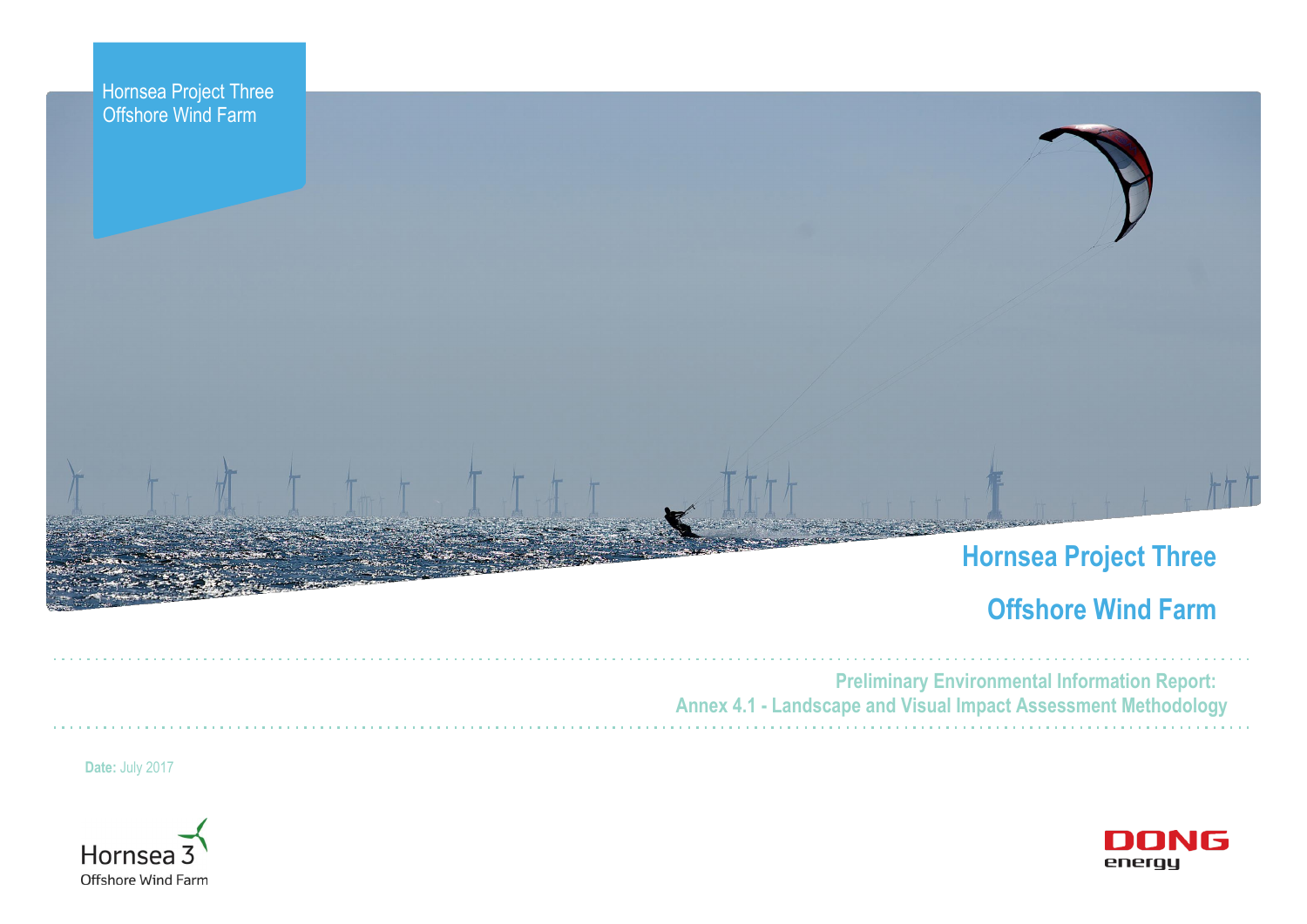



**Environmental Impact Assessment** 

**Preliminary Environmental Information Report**

**Volume 6**

**Annex 4.1 - Landscape and Visual Impact Assessment Methodology**

Report Number: P6.6.4.1

Version: Final

Date: July 2017

This report is also downloadable from the Hornsea Project Three offshore wind farm website at: www.dongenergy.co.uk/hornseaproject3

| DONG Energy Power (UK) Ltd.                                                                                                               |                             |
|-------------------------------------------------------------------------------------------------------------------------------------------|-----------------------------|
| 5 Howick Place,                                                                                                                           | Prepared by: RPS            |
| London, SW1P 1WG                                                                                                                          | Checked by: Jennifer Brack  |
| © DONG Energy Power (UK) Ltd. 2017. All rights reserved                                                                                   | Accepted by: Jennifer Brack |
| Front cover picture: Kite surfer near one of DONG Energy's UK offshore wind farms © DONG Energy Hornsea<br>Project Three (UK) Ltd., 2016. | Approved by: Sophie Banham  |



**Liability**

This report has been prepared by RPS, with all reasonable skill, care and diligence within the terms of their contracts with DONG Energy Power (UK) Ltd.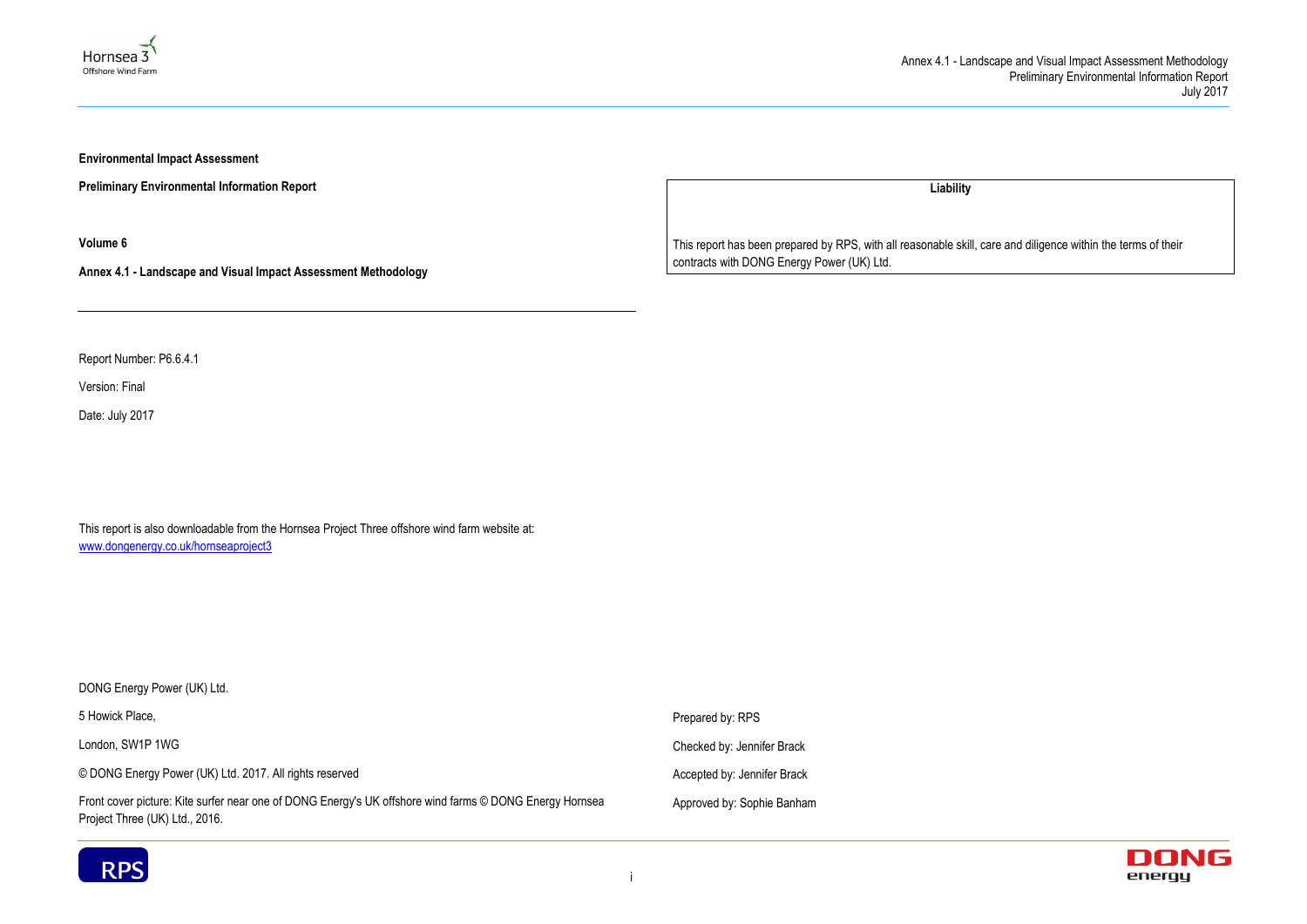#### **Definition**

vhich make a contribution to landscape character.

importance at international, national or local levels, either ment plans or other documents.

he landscape and/or visual environment.

cape, such as, for example, trees, hedges and buildings.

ch as tree clumps, church towers or wooded skylines.

ses and water bodies that connect rural areas, villages,

valued assets and qualities, such as historic buildings and

osed project as a consequence of the direct effects, often alt of a sequence of interrelationships or a complex pathway. time from the source of the effects.

t to the current character of the landscape and help to give an<br>ace.

vhich has resulted from combinations of geology, sical processes.

racter of which is a result of the action and interaction of

attern of elements in the landscape that makes one landscape or worse.

the discrete geographical areas of a particular landscape

variation in the character of the landscape, and using this in the landscape. It seeks to identify and explain the unique at make landscape distinctive. The process results in the sessment.

Landscape its own right.

ape. It may include the extent to which typical character is iness of the landscape and the condition of individual

ce that have the potential to be affected by the proposal.

rent landscapes by society. A landscape may be valued by of reasons

the size and scale of the effect, the extent of the area over irreversible and whether it is short or long term in duration.





### **Table of Contents**

### **List of Tables**

| Table $2.1$ : |                                                                                                     |  |
|---------------|-----------------------------------------------------------------------------------------------------|--|
| Table 2.2:    |                                                                                                     |  |
| Table $2.3$ : |                                                                                                     |  |
| Table $2.4$ : |                                                                                                     |  |
| Table $2.5$ : | Matrix used for assessment of significance showing the combinations of receptor sensitivity and the |  |
|               |                                                                                                     |  |

### **List of Figures**

| <b>Figure</b> | <b>IVIETNO</b><br>8116111 |
|---------------|---------------------------|
|               |                           |

### **Summary**

This annex provides details of the methodological approaches used in volume 3, chapter 4: Landscape and Visual Resources. The annex sets out the guidance followed and the methods used in the assessment of any effects of Hornsea Three on landscape and visual resources, the criteria used for the assessment and how the significance of any effects are decided. The annex also includes appendices providing further information on the methods of photography and visualisation, and the Zone of Theoretical Visibility (ZTV) used in the assessment.

### **Glossary**

| <b>Term</b>                         |                                                                                                                                                                                                |
|-------------------------------------|------------------------------------------------------------------------------------------------------------------------------------------------------------------------------------------------|
| Characteristics                     | Elements, or combinations of elements, which                                                                                                                                                   |
| Designated landscape                | Areas of landscape identified as being of impo<br>defined by statute or identified in developmen                                                                                               |
| Development                         | Any proposal that results in a change to the Ia                                                                                                                                                |
| Elements                            | Individual parts which make up the landscape                                                                                                                                                   |
| Feature                             | Prominent elements in the landscape, such a                                                                                                                                                    |
| Green Infrastructure                | Networks of green spaces and watercourses<br>towns and cities.                                                                                                                                 |
| Heritage                            | The historic environment and especially value<br>cultural traditions.                                                                                                                          |
| Indirect effects                    | Effects that result indirectly from the proposed<br>occurring away from the site, or as a result of<br>They may be separated by distance or in time                                            |
| Key characteristics                 | Elements which are particularly important to t<br>area its particularly distinctive sense of place.                                                                                            |
| Landform                            | The shape and form of the land surface which<br>geomorphology, slope, elevation and physica                                                                                                    |
| Landscape                           | An area, as perceived by people, the characte<br>natural and/or human factors.                                                                                                                 |
| Landscape character                 | A distinct, recognisable and consistent patter<br>different from another, rather than better or w                                                                                              |
| Landscape Character Areas<br>(LCAs) | These are single unique areas which are the<br>type.                                                                                                                                           |
| Landscape Character<br>Assessment   | The process of identifying and describing vari<br>information to assist in managing change in th<br>combination of elements and features that ma<br>production of a Landscape Character Assess |
| Landscape effects                   | Effects on the landscape as a resource in its                                                                                                                                                  |
| Landscape quality (condition)       | A measure of physical state of the landscape<br>represented in individual areas, the intactness<br>elements.                                                                                   |
| Landscape receptors                 | Defined aspects of the landscape resource th                                                                                                                                                   |
| Landscape Value                     | The relative value that is attached to different<br>different stakeholders for a whole variety of re                                                                                           |
| Magnitude (of effect)               | A term that combines judgements about the s<br>which it occurs, whether it is reversible or irre                                                                                               |
|                                     |                                                                                                                                                                                                |

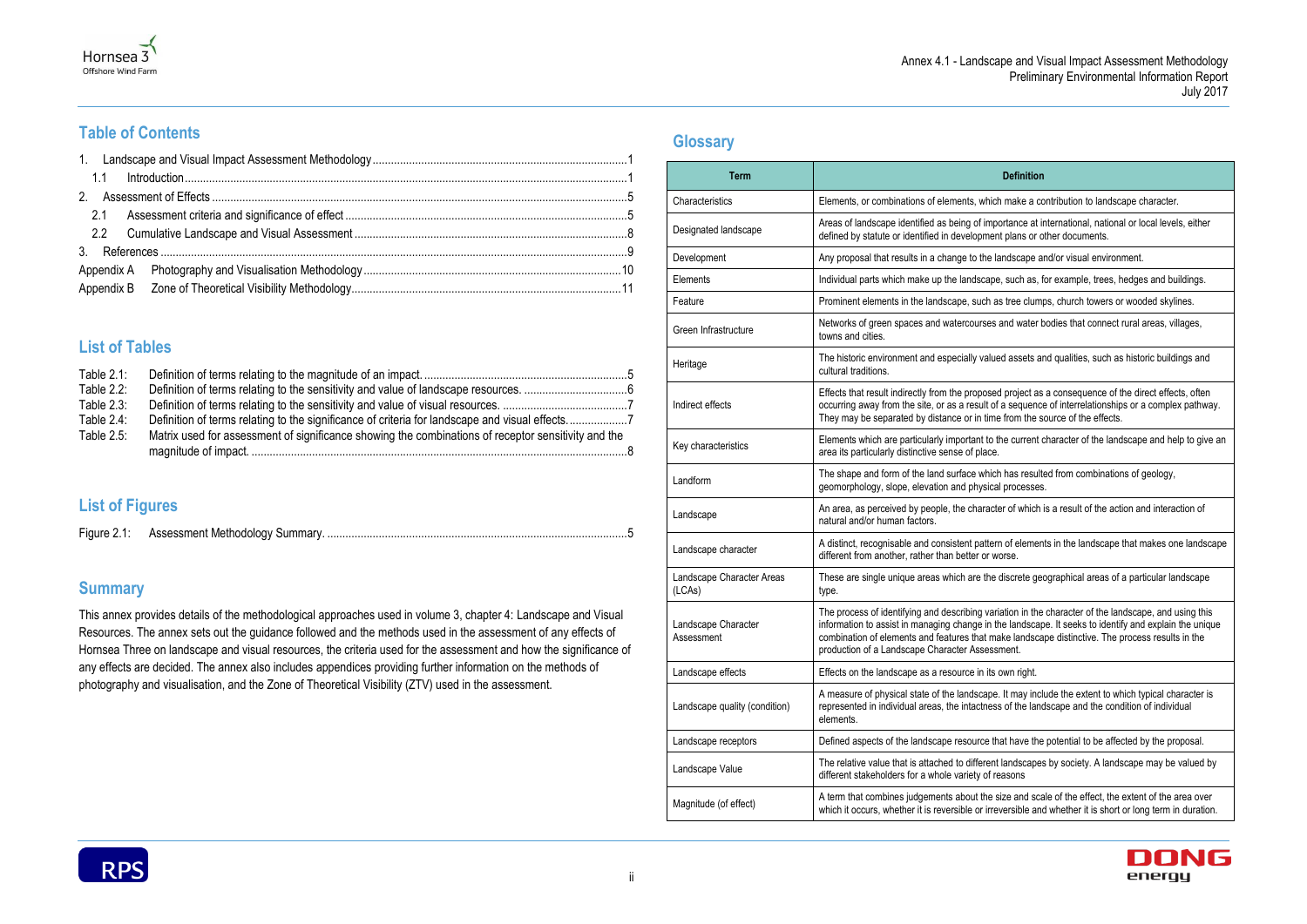| Term                                    | <b>Definition</b>                                                                                                                                                                                                                                          |  |
|-----------------------------------------|------------------------------------------------------------------------------------------------------------------------------------------------------------------------------------------------------------------------------------------------------------|--|
| Photomontage                            | A visualisation which superimposes an image of a proposed development upon a photograph or series<br>of photographs [of the existing landscape].                                                                                                           |  |
| Seascape                                | The visual and physical conjunction of land and sea which combines maritime, coast and hinterland<br>character.                                                                                                                                            |  |
| Susceptibility                          | The ability of a defined landscape or visual receptor to accommodate the specific proposed<br>development without undue negative consequences.                                                                                                             |  |
| Townscape                               | The character and composition of the built environment including the buildings and the relationships<br>between them, the different types of urban open space, including green spaces, and the relationship<br>between buildings and open spaces.          |  |
| Tranquillity                            | A state of calm and quietude associated with peace, considered to be a significant feature in the<br>landscape.                                                                                                                                            |  |
| Visual amenity                          | The overall pleasantness of the views people enjoy of their surroundings, which provides an attractive<br>visual setting or backdrop for the enjoyment of activities of the people living, working, recreating,<br>visiting or travelling through an area. |  |
| Visual effects                          | Effects on specific views and on general visual amenity experienced by people.                                                                                                                                                                             |  |
| <b>Visual Receptors</b>                 | Individuals and/or defined groups of people who have the potential to be affected by a proposal.                                                                                                                                                           |  |
| Visualisation                           | A computer simulation, photomontage or other technique illustrating the predicted appearance of a<br>proposed development.                                                                                                                                 |  |
| Zone of Theoretical Visibility<br>(ZTV) | A map, usually digitally produced, showing areas of land within which a development is theoretically<br>visible.                                                                                                                                           |  |

### **Acronyms**

| <b>Unit</b> | <b>Description</b>                                    |
|-------------|-------------------------------------------------------|
| AONB        | Area of Outstanding Natural Beauty                    |
| <b>DSM</b>  | Digital Surface Model                                 |
| <b>DTM</b>  | Digital Terrain Model                                 |
| EIA         | <b>Environmental Impact Assessment</b>                |
| GLVIA3      | Guidelines for Landscape and Visual Impact Assessment |
| <b>GPS</b>  | Geographical Positioning System                       |
| LVIA        | Landscape and Visual Impact Assessment                |
| <b>RPaG</b> | Registered Park and Garden                            |
| ZTV         | Zone of Theoretical Visibility                        |



### **Units**





| <b>Unit</b> | D          |
|-------------|------------|
| cm          | Centimetre |
| m           | Metre      |
| km          | Kilometre  |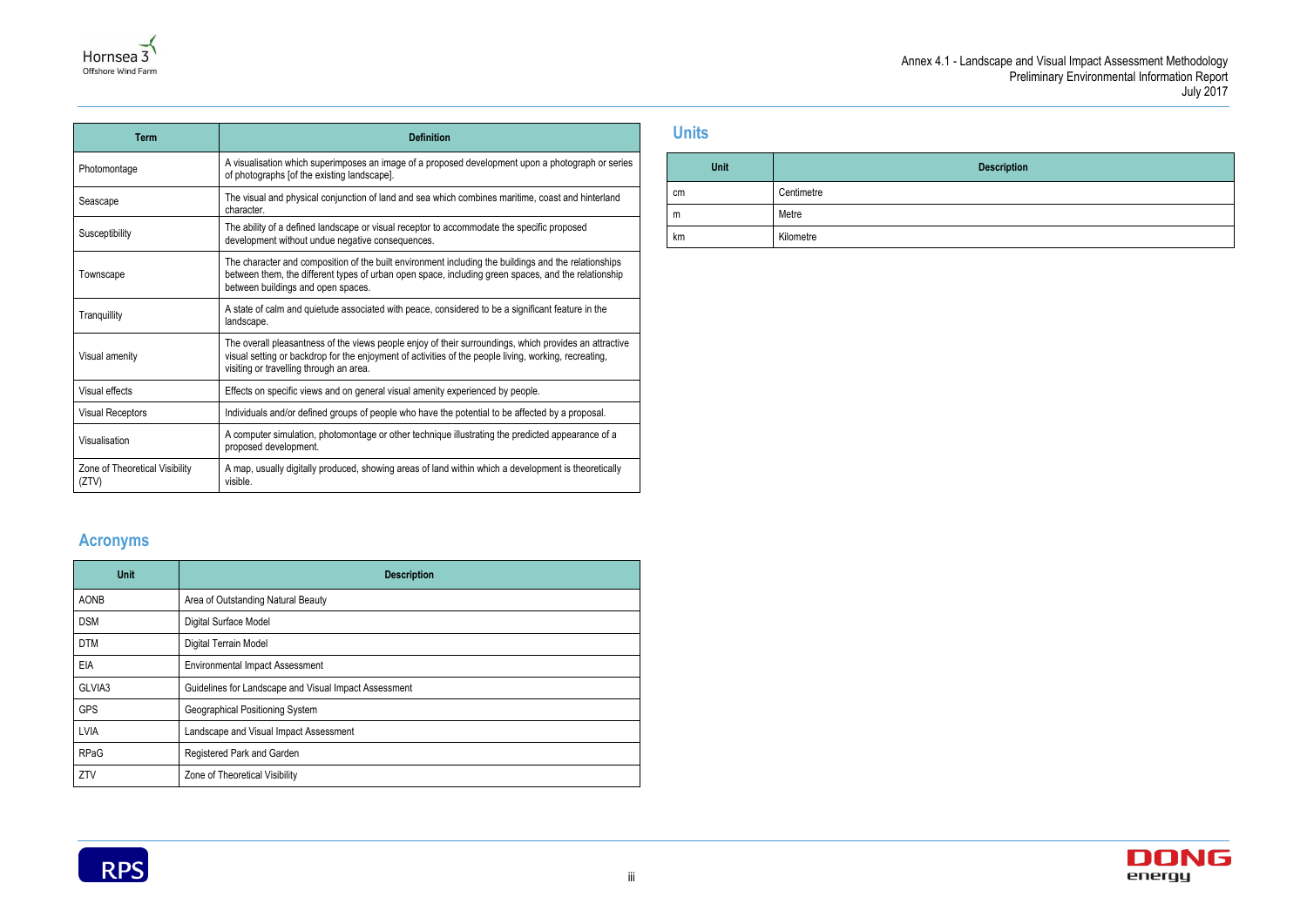### Hornsea 3 Offshore Wind Farm



## <span id="page-4-0"></span>**1. Landscape and Visual Impact Assessment Methodology**

### <span id="page-4-1"></span>**1.1 Introduction**

1.1.1.1 This methodology note has been drafted to provide a clear and transparent basis for the Hornsea Three landscape and visual resources assessment of the potential effects of the proposed landfall, cable route, booster station(s) and onshore HVDC converter/HVAC substation.

#### **1.1.2 Guidance**

- 1.1.2.1 As well as relevant planning policy and guidance detailed in volume 3, chapter 4: Landscape and Visual Resources, the methodology used for the landscape, visual and cumulative assessment had regard to relevant guidance and requirements contained in published documents, including that in the following:
	- Council of Europe, The European Landscape Convention (2000, ratified 2006) ETS No. 176;
	- Landscape Character Assessment, Guidance for England and Scotland (Countryside Agency and Scottish Natural Heritage, 2002);
	- Topic Paper 6: Techniques and Criteria for judging Capacity and Sensitivity (Countryside Agency and Scottish Natural Heritage, 2004);
	- Design Manual for Roads and Bridges: Volume 11 (Highways Agency, 2008);;
	- UK Offshore Energy Strategic Environmental Assessment: Future Leasing for Offshore Wind Farms and Licensing for Offshore Oil and Gas and Gas Storage: Environmental Report and appendices (Department of Energy and Climate Change, 2009);
	- and
	- Guidelines of Landscape and Visual Impact Assessment, 3rd Edition (Landscape Institute and the Institute of Environmental Management and Assessment, 2013) (GLVIA3).
- **1.1.3 Approach Taken in Hornsea Three Landscape and Visual Impact Assessment (LVIA)**
- 1.1.3.1 GLVIA3 notes that "This edition concentrates on principles and process. It does not provide a detailed or formulaic 'recipe' that can be followed in every situation - it remains the responsibility of the professional to ensure that the approach and methodology adopted are appropriate to the task in hand" (Preface).

#### **1.1.4 Key messages within GLVIA3**

#### *Key Messages*

- 1.1.4.1 The GLVIA3 is a guidance document that has been produced by the Landscape Institute and Institute of Environmental Management and Assessment in order to provides an authoritative statement on the principles of assessment and is considered to be the industry standard for landscape practitioners, developers, legal advisors and decision-makers. GLVIA3 contains detailed guidance on a number of areas: the European Landscape Convention; seascape assessment; townscape assessment; historic landscape assessment; quality of life capital, and green infrastructure.
- 1.1.4.2 There is also emphasis on the iterative design-focused nature of LVIA and its application to different environments, whether the proposed development is situated in a rural landscape, an urban environment, or a marine or coastal landscape. GLVIA3 also emphasises the need for a genuine consultation process.
- 1.1.4.3 GLVIA3 sets out the need to assess landscape and visual aspects separately. These are separate but related topics, and so it is recommended that these are treated separately throughout the assessment.
- 1.1.4.4 The guidance emphasises the need for all assessments to be clear and transparent. It encourages the use of a simplified matrix of significance and warns against the use of other topics' significance criteria. The guidance also warns against reliance on significance tables alone, the emphasis should be on wellargued narrative text, for clarity and transparency.
- 1.1.4.5 When judging the overall significance of the effects, GLVIA3 reiterates the need to clearly distinguish between effects which are significant and those which are not. It explains that there are no hard or fast rules about what effects should be deemed to be significant. However, the guidance warns against using the term 'not significant in Environmental Impact Assessment (EIA) terms', as this phrase has no specific meaning in relation to the EIA Regulations (paragraph 3.32).
- 1.1.4.6 GLVIA3 explains that valency has no place in impact assessment. Whether an impact is positive or negative should be informed by professional judgement alone.

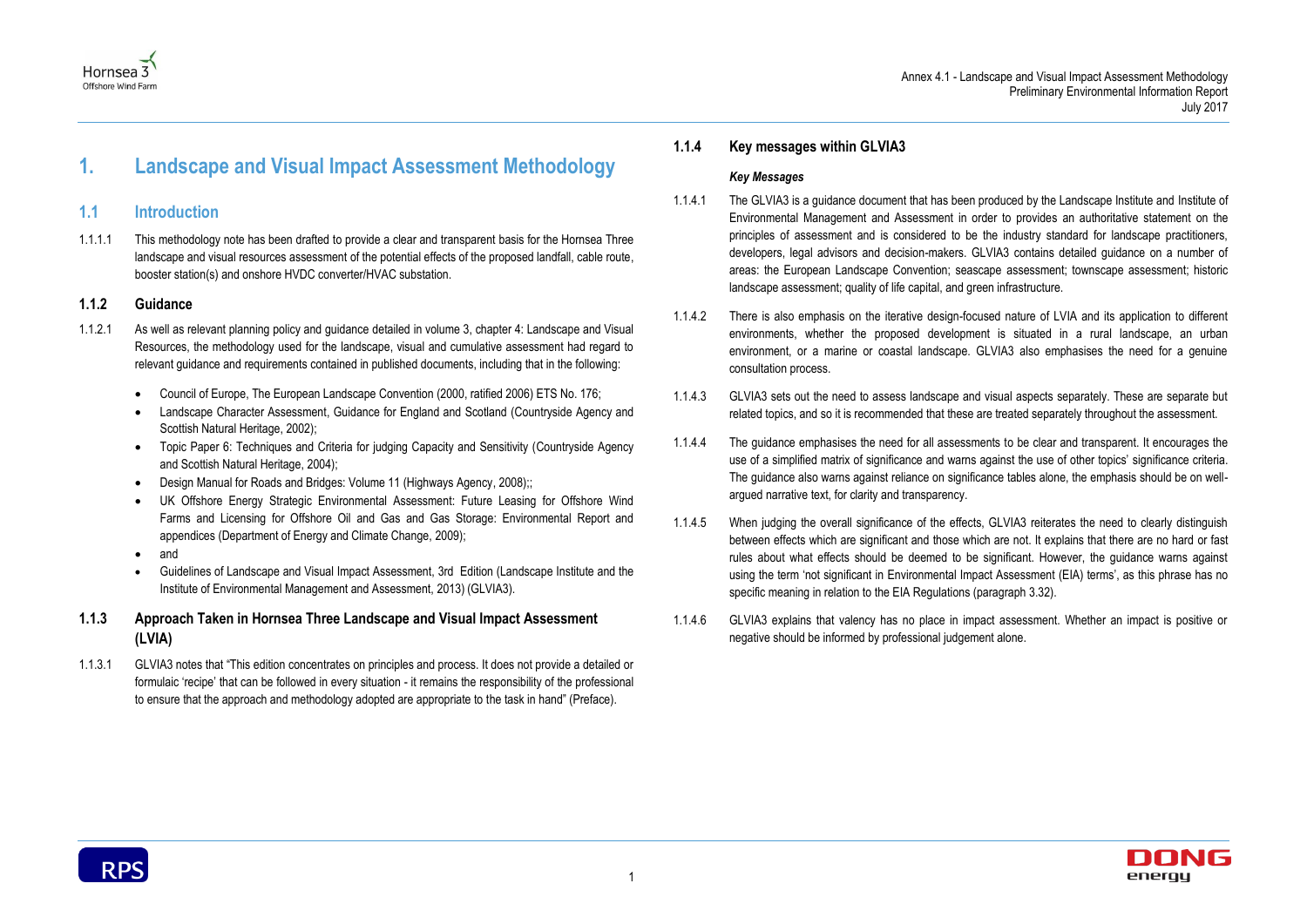

#### *Assessment of landscape effects*

- 1.1.4.7 The guidance explains that the sensitivity of a landscape resource is a combination of its susceptibility to the type of change or development proposed and the value attached to the landscape. The European Landscape Convention explains that all landscapes have a value. Susceptibility is an additional criterion in the assessment of sensitivity of landscape resources. It is defined as the ability of the landscape receptor to accommodate the proposed development without undue consequences for the maintenance of the baseline situation and/or the achievement of landscape planning policies and strategies (paragraph 5.40). Landscape value is referred to in GLVIA3 at paragraph 5.44 as *"the value of any Landscape Character Type or Areas that may be affected, based on review of any designations at both national and local levels, and, where there are no designations, judgements based on criteria that can be used to establish landscape value"* and *"the value of individual contributors to landscape character, especially the key characteristics, which may include elements of the landscape, particularly landscape features, notable aesthetic, perceptual or experiential qualities, and combinations of these contributions."* This is not new guidance, but it includes the assessment of the value of undesignated landscapes through examination of aesthetic, perceptual and experiential qualities (from the Countryside Agency's 'Landscape Character Assessment: Guidance for England and Scotland' (2002) paragraph 7.22) and adds a new criterion 'recreation value'.
- 1.1.4.8 The magnitude of impact on the landscape resource includes the size or scale of change in the landscape resource, the geographical extent and the duration of the change. However, it now includes reversibility, which it suggests is combined with duration.
- 1.1.4.9 GLVIA3 explains that the level of significance can only be defined in relation to each development and specific location. It is for each assessment to determine how the judgements about the landscape receptors and landscape effects should be combined (sequentially or as an overall profile) to arrive at significance and to explain how the conclusions have been derived (paragraph 5.54). This is as the previous guidance, but there is now emphasis on the individuality (and proportionality) of each assessment. The guidance stresses again that there are no set rules on what is and what isn't a significant effect. The guidance expressly states that the assessment of significance should take into account any designed in mitigation/mitigation as part of the proposals.

#### *Assessment of visual effects*

- 1.1.4.10 The scope of the visual assessment should be consulted upon and agreed with the relevant authorities. GLVIA3 emphasises that requirement for proportionality.
- 1.1.4.11 In determining the sensitivity of the visual receptor, the assessment should be focussed on the person experiencing the view, rather than the viewpoint itself, with the exception of key or promoted viewpoints. GLVIA3 emphasises that this is not black and white, and that there will in reality be a gradation in susceptibility.

1.1.4.12 The assessment of the magnitude of impact upon visual receptors includes the size and scale of change

- due to proximity, the geographical extent and the duration of the change. It also includes 'reversibility', which should also be combined with the other measurements of change, to assess magnitude.
- 1.1.4.13 As with the assessment of the significance of landscape effects, the significance of visual effects is described in GLVIA3 as not absolute and can only be defined in relation to each development and its specific location (paragraph 6.42).

#### *Mitigation measures*

Primary measures, developed through the iterative design process, which have become integrated



- 1.1.4.14 GLVIA3 explains that there are different types of mitigation measures. Mitigation generally falls into three categories:
	- or embedded into the project design;
	- Standard construction and operational management practices for avoiding and reducing environmental effects; and
	- Secondary measures, designed to address any residual adverse effects remaining after primary measures and standard construction practices have been incorporated into the scheme.
- 1.1.4.15 Enhancement is also described within the guidance (paragraphs 4.35 to 4.37). It notes that enhancement is not required by the EIA Regulations, but that enhancement can make a very real contribution to sustainable development and the overall quality of the environment. Ideally any enhancement should be an integral part of the project development. The aim of enhancement is to improve the landscape character and visual amenity of the area. Enhancement can be part of an Environmental Management Plan. Hornsea Three will also develop a Landscape Scheme and Management Plan which will include details of any landscape mitigation that may be included as part of the project.

#### *Cumulative effects*

- 1.1.4.16 The chapter on cumulative effects within GLVIA3 includes many references to the Scottish Natural Heritage (2012) guidance 'Assessing the cumulative impact of onshore wind energy development'. While GLVIA3 sets out the requirement for cumulative assessment to include all development types and not just development of the same type, it emphasises the need for a proportional assessment. The cumulative effects assessment should consider:
	- Other types of development, not only wind farms;
	- The distance between developments; and
	- The different types of cumulative effect (extension, fill, incremental, consequential, combined, successive, sequential (frequent/infrequent)).

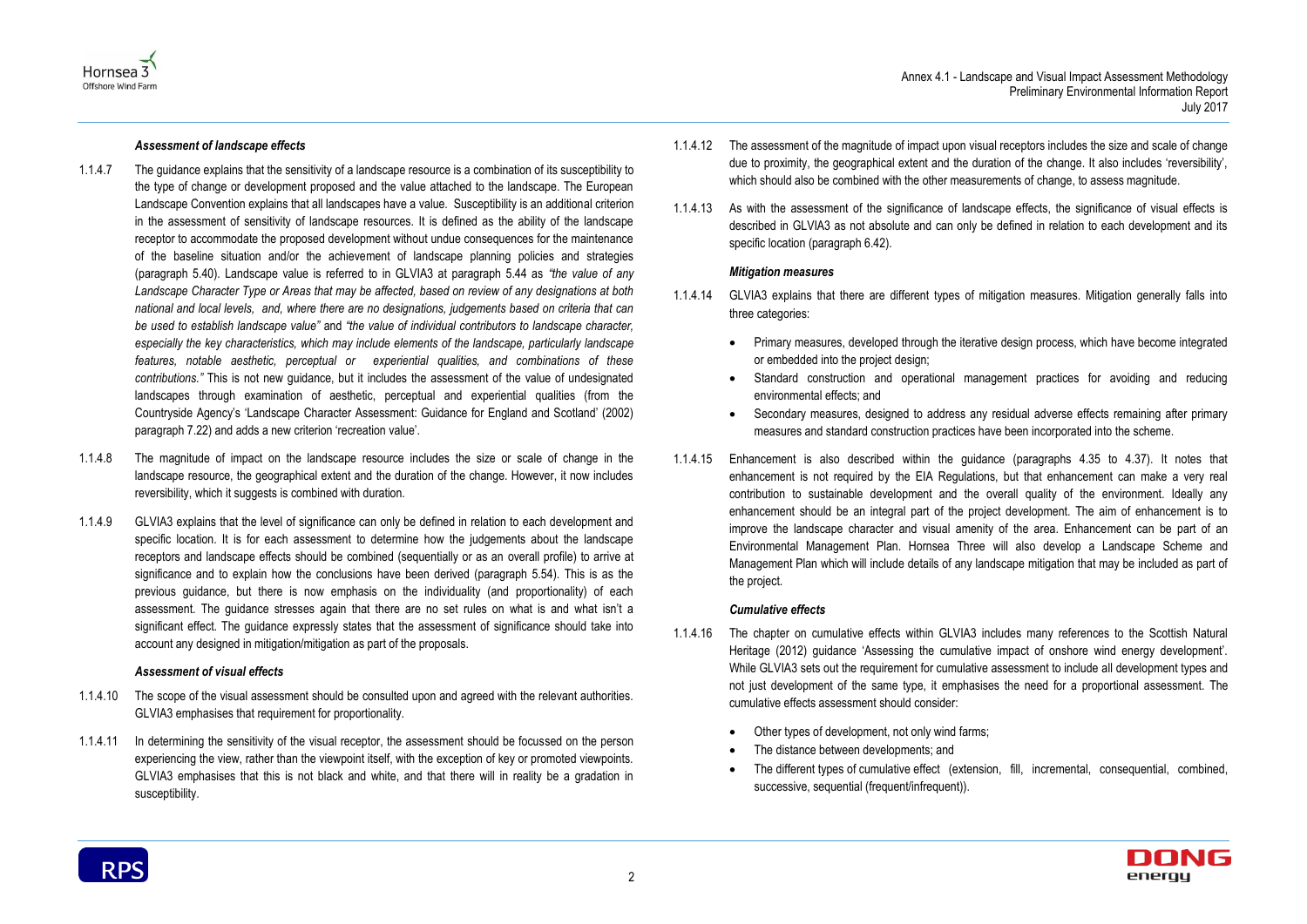

1.1.4.17 Paragraph 7.3 of GLVIA3 identifies three types of cumulative effects:

- *"Cumulative effects as 'the additional changes caused by a proposed development in conjunction*  with other similar developments or as the combined effect of a set of developments, taken *together' (SNH, 2012:4)"*;
- *"Cumulative landscape effects as effects that 'can impact on either the physical fabric or character of the landscape, or any special values attached to it' (SNH, 2012:10)"*; and
- *"Cumulative visual effects as effects that can be caused by combined visibility, which 'occurs where the observer is able to see two or more developments from one viewpoint and/or sequential effects which occur when the observer has to move to another viewpoint to see different developments' (SNH, 2012:11)."*
- 1.1.4.18 GLVIA3 notes at paragraph 7.28 that "the most significant cumulative landscape effects are likely to be those that would give rise to changes in the landscape character of the study area of such an extent as to have major effects on its key characteristics and even, in some cases, to transform it into a different landscape type" and that "this may be the case where the project being considered itself tips the balance through its additional effects".
- 1.1.4.19 The approach taken in the Hornsea Three assessment is set out below.

#### **1.1.5 Staged Process**

1.1.5.1 In order to undertake the full landscape, visual and cumulative assessment a number of clear stages are identified below. These have been addressed in accordance with the prescribed methodology.

#### **1.1.6 Study Area**

- 1.1.6.1 The study area for the onshore cable corridor has been determined by the width of the onshore cable corridor search area plus 1 km. This study area was established in order to focus the assessment upon the likely significant effects of the onshore cable corridor construction and three main construction compounds, taking into account the likely heights of the construction plant that will be used during the construction phase of the, the receiving landscape character, existing development types, value and the likely visibility of the construction activities.
- 1.1.6.2 In deriving the study areas for the onshore HVAC booster station and the onshore HVDC converter/HVAC substation, receptors have been considered against four buffers, according to the guidance set out in Guidelines on the Environmental Impacts of Windfarms and Small Scale Hydroelectric Schemes (SNH, 2000). The buffers are described below:
	- Up to 2 km (very close views) May be seen as a dominant focus although the entire development or activity may not be completely visible due to obscuring by landform and because visibility may also be screened or deflected by foreground features such as trees and buildings.

 Between 2-5 km (close views) - Likely to be seen as one of the key elements of the landscape rather than the dominant feature and a larger section of the development or activity is likely to be

Between 5-15 km (mid distant views) – Unlikely to be prominent even in clear visibility conditions

 Between 15-25 km (distant views) - Only likely to be seen in very clear visibility conditions and where a viewer deliberately searches for the feature, the weather conditions are such that the development or activity is highlighted against its surroundings, or views are orientated to face the turbine as a focus. Development or activity from this distance is usually seen as a minor element



- visible at this distance.
- and is seen as part of the wider landscape composition.
- of a wide landscape composition and is generally unclear.
- 1.1.6.3 In an effort to focus the assessment on the likely significant effects that may arise as a result of the proposed development, and prevent these from being diluted by a high number of effects that are not determined to be significant, the wider buffers have not been included within the study areas for the onshore HVAC booster station and the onshore HVDC converter/HVAC substation. Additionally, as the booster station and substation buildings are much smaller than the wind turbines dealt with in this guidance and having considered the receiving landscape character, existing development types, landscape value and the likely visibility for the proposed development, the 2 km inner buffer has been reduced to 1 km for the purpose of this assessment which leaves a 1 km inner buffer and a 1-5 km outer buffer.
- 1.1.6.4 This method for establishing the study areas aligns with the guidance set out in Assessing the impact of small-scale wind energy proposals on the natural heritage (SNH, 2016), which refers specifically to wind turbines and not other development but suggests that an appropriate study area should be identified on a case-by-case basis, based on a clear rationale derived from a Zone of Theoretical Visibility (ZTV) map.
- 1.1.6.5 As a result of this approach and consultation at the scoping stage with PINS, offshore elements of Hornsea Three have been scoped out of this onshore assessment.

#### **1.1.7 Zone of Theoretical Visibility**

- 1.1.7.1 A preliminary Zone of Theoretical Visibility (ZTV, based on a mix of digital surface model (DSM) and topographical height data) has been run for the onshore HVDC converter/HVAC substation heights (indicated on Figures 5.2 and 5.3 in volume 3, chapter 4 Landscape and Visual Resources). This has enabled the identification of those parts of the study area that may experience landscape and visual effects due to the development of the project.
- 1.1.7.2 Through consultation with North Norfolk District Council,and South Norfolk District Council, the number and location of representative and sensitive viewpoints within the study area has been agreed.

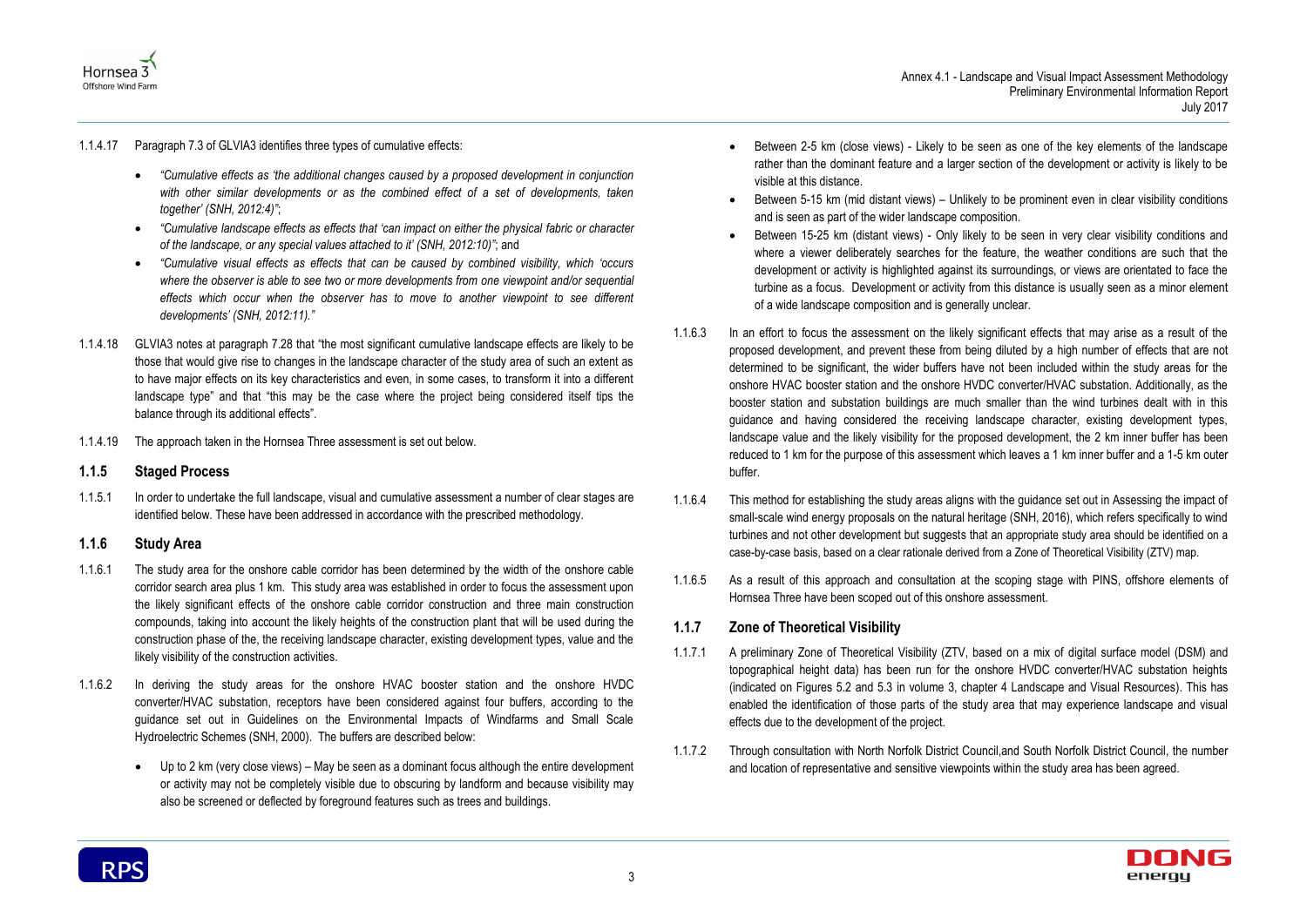



#### **1.1.8 Desk Study**

1.1.8.1 A desk study for those areas that the ZTV of the onshore HVDC converter/HVAC substation extends over, as well as the character areas that the study area of the landfall and cable route extends over, has been undertaken. The study has included collecting information on: relevant current landscape policy context for the site and surrounding areas; and existing landscape and seascape character assessments for the site and surrounding areas, at national, regional and local levels (annexes 4.2 to 4.4).

#### **1.1.9 Field Study**

- 1.1.9.1 Site visits to undertake viewpoint photography and verify the findings of the desk based character study were undertaken by RPS on December  $6<sup>th</sup>$  and  $7<sup>th</sup>$  2016 and March 8<sup>th</sup> to the 10<sup>th</sup> and March 15<sup>th</sup> to the 17th 2017.
- 1.1.9.2 The baseline landscape character and the visual baseline has been described in the annexes and summarised in volume 3, chapter 4: Landscape and Visual Resources.

#### **1.1.10 Project description**

1.1.10.1 The LVIA contains a brief description of those aspects of the proposed development relevant in this context. The project is described in detail in volume 1, chapter 3: Project Description.

#### **1.1.11 Visualisation**

1.1.11.1 To aid the assessment, computer generated wireframes showing the proposed development from the agreed representative viewpoints have been undertaken. Viewpoints for the HVAC booster station site have been agreed with North Norfolk District Council and viewpoints for the HVDC converter/HVAC substation have been agreed with South Norfolk Council. Representative viewpoints for the onshore cable route will be agreed, as required, with the relevant local planning authorities through the PEIR process, and further discussed once the alignment of the final onshore cable corridor has been further refined.

#### **1.1.12 Assessment**

- 1.1.12.1 An assessment of the magnitude and extent of impact and the significance of any effects arising from the development upon the landscape character, and the existing visual environment has been undertaken and reported in [Chapter []). This follows the method set out in this annex. The significance of the effects during the construction, operational and decommissioning stages for the development has been assessed.
- 1.1.12.2 The potential effects of the development, in combination with other developments on landscape resources, have been considered. These will include:
- Direct and indirect effects on designated and undesignated landscapes.
- 1.1.12.3 The effects of the project on visual receptors will include consideration of potential effects on the following:
	- Views from residential properties;
	- Views from public rights of way and publicly accessible land;
	- Views from tourist and recreational receptors;
	- Views from community receptors;
	- Views from commercial and industrial receptors; and
	- Views from dynamic receptors road/rail/marine.

1.1.12.4 Data required to inform the study has included the following:

- Landscape character areas and descriptions;
- Photomontage or wireframe representations;
- Assessment of meteorological data for visibility for the past 10 years;
- Assessment of visual receptors; and
- Field work to confirm desk-based study and for descriptions of chosen viewpoints.
- 1.1.12.5 Where no published data is available, characterisation has been undertaken using a combination of desk gathered data, e.g., from other specialists working on the project, and field surveys.

#### **1.1.13 Mitigation**

1.1.13.1 An assessment of the outline mitigation measures, incorporated within the proposals to help reduce identified potential landscape and visual effects, has been included in the LVIA.

#### **1.1.14 Method Statements**

- 1.1.14.1 RPS has developed method statements which are relevant to the LVIA assessment, these are as follows:
	- Method Statement for Photography and Photomontages; and
	- Method Statement for Zone of Visual Influence.
- 1.1.14.2 These are described in detail in Appendices A and B to this methodology.

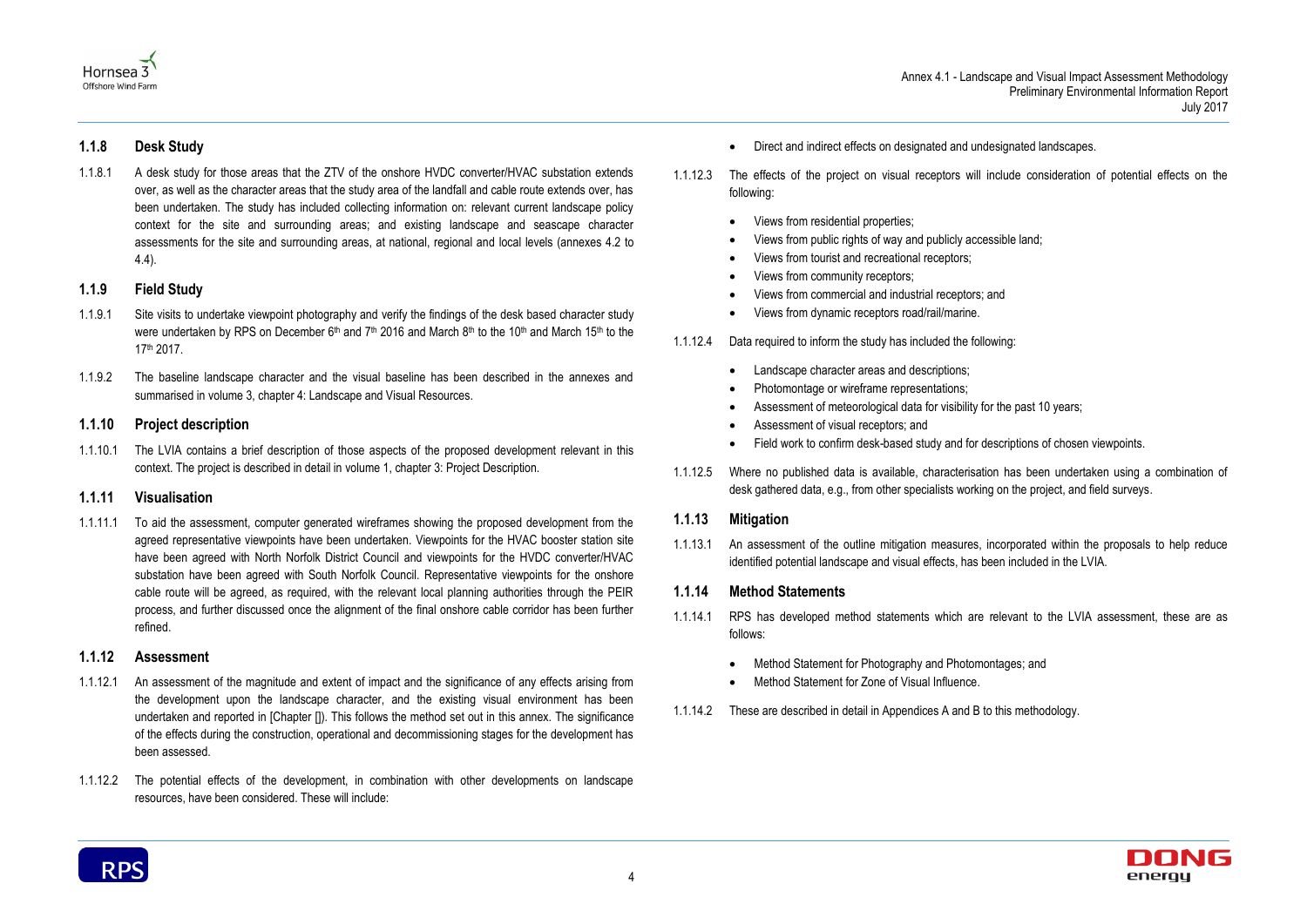



### <span id="page-8-0"></span>**2. Assessment of Effects**

#### <span id="page-8-1"></span>**2.1 Assessment criteria and significance of effect**

2.1.1.1 The effects on the landscape resources or visual receptors are assessed by considering the proposed change against the type of resource or receptor. See [Figure 2.1](#page-8-3) below.

- 2.1.2.1 The duration of impacts falls into two criteria, temporary and permanent. Where impacts are identified they can be either:
	- Temporary short term (0-2 years);
	- Temporary medium term (2-5 years);
	- Temporary long term (5-15 years); or



• Permanent (15 years or greater).

<span id="page-8-3"></span>2.1.1.2 These factors are determined by a combination of quantitative and qualitative assessment using professional judgement. The magnitude of change is expressed on a scale of no change to major (see [Table 2.1\)](#page-8-2). The resource or receptor sensitivity is expressed on a scale of negligible to very high (see [Table 2.2](#page-9-0) and [Table 2.3\)](#page-10-0). Resource value is expressed on a scale of negligible to very high (see [Table](#page-9-0)  [2.2\)](#page-9-0).

#### **2.1.2 Duration of Impact**

#### **2.1.3 Magnitude of change**

- 2.1.3.1 The magnitude of change of a particular proposal depends on:
	- Nature of proposed development and change to existing baseline;
	- Scale of proposed change;
	- Duration of change; and
	- Reversibility.

2.1.3.2 Definitions of magnitude of impact are set out in [Table 2.1](#page-8-2) below.

#### **Table 2.1: Definition of terms relating to the magnitude of an impact.**



**Figure 2.1: Assessment Methodology Summary.**

<span id="page-8-2"></span>

|                  |        | <b>Definition</b>                                                                                                                                                                                                                                                                                                                   |                                                                                                                                                                                                                                                                                                                                                                                                                                                                                               |
|------------------|--------|-------------------------------------------------------------------------------------------------------------------------------------------------------------------------------------------------------------------------------------------------------------------------------------------------------------------------------------|-----------------------------------------------------------------------------------------------------------------------------------------------------------------------------------------------------------------------------------------------------------------------------------------------------------------------------------------------------------------------------------------------------------------------------------------------------------------------------------------------|
| <b>Magnitude</b> |        | Landscape resource                                                                                                                                                                                                                                                                                                                  | <b>Visual resource</b>                                                                                                                                                                                                                                                                                                                                                                                                                                                                        |
|                  | Major  | Total loss or addition or/very substantial loss or<br>addition of key elements/features/patterns of the<br>baseline, i.e. pre-development landscape and/or<br>introduction of dominant, uncharacteristic<br>elements with the attributes of the receiving<br>landscape.                                                             | Complete or very substantial change in view involving<br>complete or very substantial obstruction of existing view<br>or complete change in character and composition of<br>baseline, e.g. through removal of key elements.                                                                                                                                                                                                                                                                   |
|                  | Medium | Partial loss or addition of or moderate alteration<br>to one or more key elements/features/patterns<br>of the baseline, i.e. pre-development landscape<br>and/or introduction of elements that may be<br>prominent, but may not necessarily be<br>substantially uncharacteristic with the attributes<br>of the receiving landscape. | Moderate change in view: which may involve partial<br>obstruction of existing view or partial change in<br>character and composition of baseline, i.e., pre-<br>development view through the introduction of new<br>elements or removal of existing elements. Change may<br>be prominent, but would not substantially alter scale and<br>character of the surroundings and the wider setting.<br>Composition of the views would alter.<br>View character may be partially changed through the |
|                  |        |                                                                                                                                                                                                                                                                                                                                     | introduction of features which, although uncharacteristic,<br>may not necessarily be visually discordant.                                                                                                                                                                                                                                                                                                                                                                                     |
|                  | Low    | Minor loss or addition of or alteration to one or<br>more key elements/features/patterns of the<br>baseline, i.e., pre-development landscape<br>and/or introduction of elements that may not be<br>uncharacteristic with the surrounding landscape.                                                                                 | Minor change in baseline, i.e., pre-development view -<br>change would be distinguishable from the surroundings<br>whilst composition and character would be similar to the<br>pre- change circumstances.                                                                                                                                                                                                                                                                                     |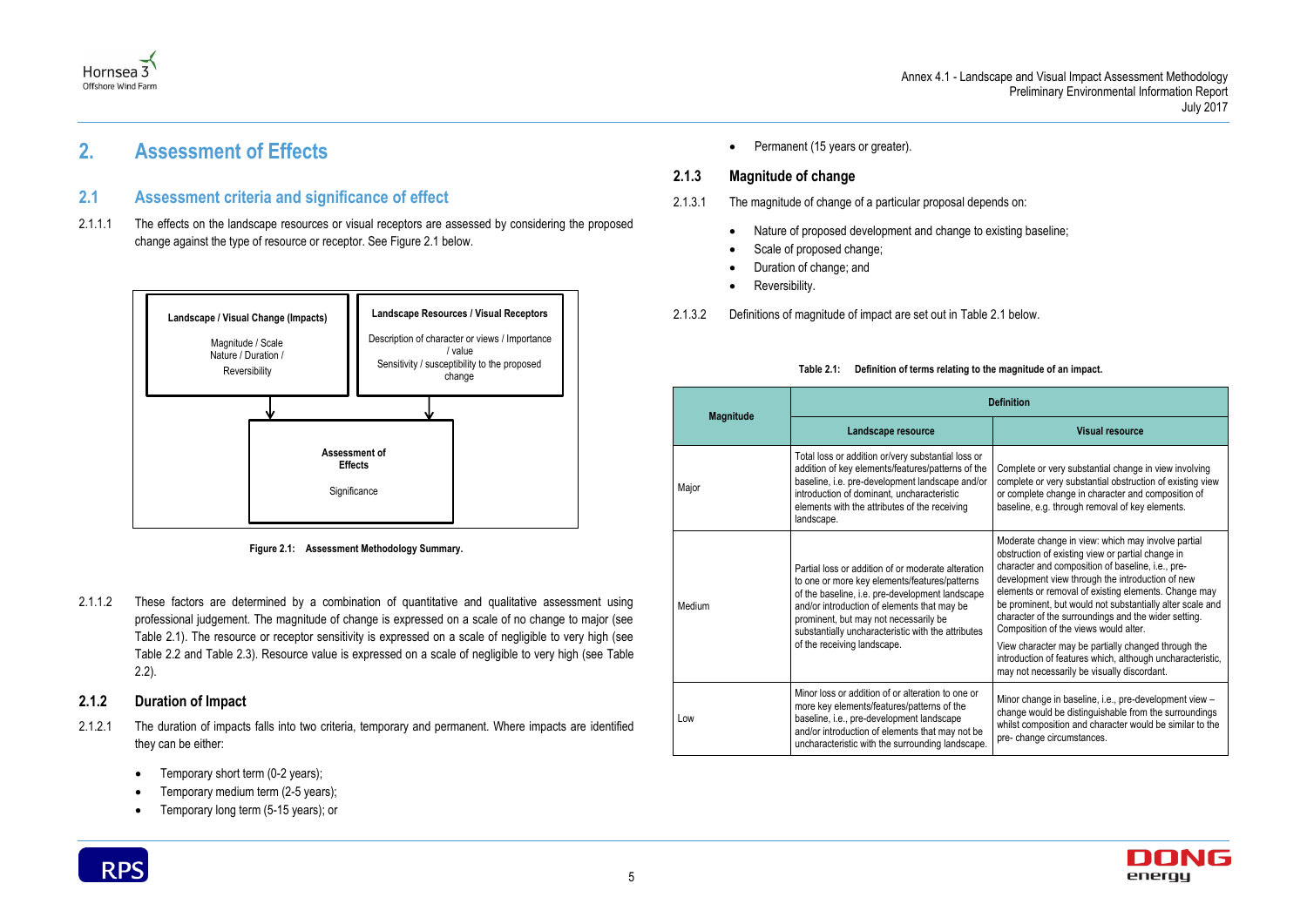

|                  | <b>Definition</b>                                                                                                                                                                                                                                                                                 |                                                                                                                                                                                          |
|------------------|---------------------------------------------------------------------------------------------------------------------------------------------------------------------------------------------------------------------------------------------------------------------------------------------------|------------------------------------------------------------------------------------------------------------------------------------------------------------------------------------------|
| <b>Magnitude</b> | Landscape resource                                                                                                                                                                                                                                                                                | <b>Visual resource</b>                                                                                                                                                                   |
| Negligible       | Very minor loss or addition of or alteration to<br>one or more key elements/features/patterns of<br>the baseline, i.e., pre-development landscape<br>and/or introduction of elements that are not<br>uncharacteristic with the surrounding landscape<br>approximating to a 'no-change' situation. | Very slight change in baseline, i.e., pre-development<br>view - change barely distinguishable from the<br>surroundings.<br>Composition and character of view substantially<br>unaltered. |
| No change        | No loss, alteration or addition to the receiving<br>landscape resource.                                                                                                                                                                                                                           | No alteration to the existing view.                                                                                                                                                      |

2.1.3.3 To assist in more detailed analysis of magnitude, intermediate definitions have been included in the significance matrix. Intermediate definitions would include a variety of change – types from both definitions listed. See [Table 2.2](#page-9-0) below.

#### **2.1.4 Sensitivity**

- 2.1.4.1 Landscape sensitivity is referred to in GLVIA3 at paragraph 5.39 "Landscape receptors need to be assessed firstly in terms of their sensitivity, combining judgements of their susceptibility to the type of change or development proposed and the value attached to the landscape."
- 2.1.4.2 The sensitivity of landscape resources and visual receptors to a development is dependent on a range of factors and is classified on a five point scale (negligible, low, medium, high and very high) as set out in [Table 2.2](#page-9-0) and [Table 2.3](#page-10-0) below. However, these tables can only illustrate general categories, as sensitivity is project specific, that is, how sensitive the resource or receptor is to the particular development proposed.

#### **2.1.5 Value of Landscape Resources**

- 2.1.5.1 Landscape value is defined in the glossary of GLVIA3 as the "relative value that is attached to different landscapes by society. A landscape may be valued by different stakeholders for a whole variety of reasons."
- 2.1.5.2 The value of certain landscapes has been recognised, e.g., the national designation of Area of Outstanding Natural Beauty (AONB) and Registered Parks and Gardens (RPaG). The aspects of the landscape that led to the designations will be noted, as will the degree to which that aspect is present in the particular area under consideration.
- 2.1.5.3 Other landscapes are undesignated, but valued locally for specific reasons or specific elements/features. The value of an area of landscape is expressed both through designation and also other criteria, such as tranquillity, remoteness, wildness, scenic beauty, cultural associations and conservations interests.
- 2.1.5.4 How the value of landscape resources might be affected by a development is, like sensitivity of landscape resources, classified on a five point scale (negligible, low, medium, high and very high) as set out in [Table 2.2](#page-9-0) below. The table can only illustrate general categories, as the effects on an area or element of landscape are peculiar to the development proposed and that particular aspect affected.

#### **Table 2.2: Definition of terms relating to the sensitivity and value of landscape resources.**

<span id="page-9-0"></span>

| <b>Sensitivity</b> |                                                                                                                                      | <b>Definition</b>                                                                                                                              |  |
|--------------------|--------------------------------------------------------------------------------------------------------------------------------------|------------------------------------------------------------------------------------------------------------------------------------------------|--|
|                    | Landscape resource sensitivity                                                                                                       | Landscape resource value                                                                                                                       |  |
| Very High          | Exceptional landscape quality, no or limited<br>potential for substitution. Key elements features<br>well known to the wider public. | Nationally/internationally designated/valued landscape, or<br>key elements or features of nationally/internationally<br>designated landscapes. |  |
|                    | Little or no tolerance to change.                                                                                                    | Little or no tolerance to change.                                                                                                              |  |
| High               | Strong/distinctive landscape character; absence<br>of landscape detractors.                                                          | Regionally/nationally designated/valued countryside and<br>landscape features.                                                                 |  |
|                    | Low tolerance to change.                                                                                                             | Low tolerance to change.                                                                                                                       |  |
| Medium             | Some distinctive landscape characteristics; few<br>landscape detractors.                                                             | Locally/regionally designated/valued countryside and<br>landscape features.                                                                    |  |
|                    | Medium tolerance to change.                                                                                                          | Medium tolerance to change.                                                                                                                    |  |
| Low                | Absence of distinctive landscape<br>characteristics; presence of landscape<br>detractors.                                            | Undesignated countryside and landscape features.                                                                                               |  |
|                    | High tolerance to change.                                                                                                            | High tolerance to change.                                                                                                                      |  |
|                    | Absence of positive landscape characteristics.<br>Significant presence of landscape detractors.                                      | Undesignated countryside and landscape features.                                                                                               |  |
| Negligible         | High tolerance to change.                                                                                                            | High tolerance to change.                                                                                                                      |  |

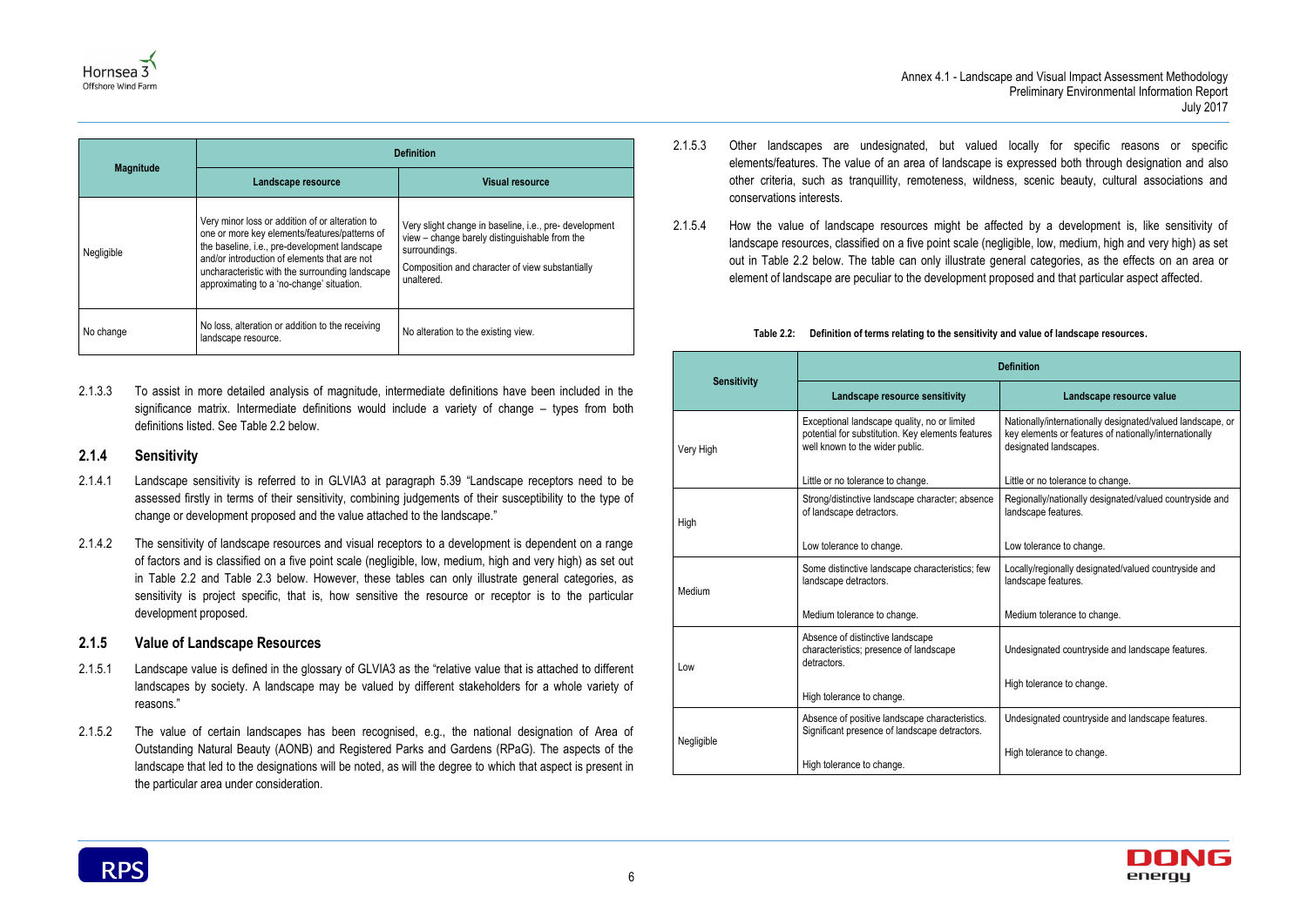

#### **Table 2.3: Definition of terms relating to the sensitivity and value of visual resources.**

<span id="page-10-0"></span>

|                    | <b>Definition</b>                                                                                                                                                                                         |                                                                                                                                           |  |
|--------------------|-----------------------------------------------------------------------------------------------------------------------------------------------------------------------------------------------------------|-------------------------------------------------------------------------------------------------------------------------------------------|--|
| <b>Sensitivity</b> | <b>Visual resource sensitivity</b>                                                                                                                                                                        | <b>Visual resource rationale</b>                                                                                                          |  |
| Very High          | Views of remarkable scenic quality, of and within<br>internationally designated landscapes or key features or<br>elements of nationally designated landscapes that are<br>well known to the wider public. | Observers, drawn to a particular view, including those<br>who have travelled from around Britain and overseas<br>to experience the views. |  |
|                    | Little or no tolerance to change.                                                                                                                                                                         | Little or no tolerance to change.                                                                                                         |  |
| High               | Views from residential property, public rights of way and<br>nationally designated countryside/landscape features with<br>public access and National Trails.                                              | Observers enjoying the countryside from their homes<br>or pursuing quiet outdoor recreation are more<br>sensitive to visual change.       |  |
|                    | Low tolerance to change.                                                                                                                                                                                  | Low tolerance to change.                                                                                                                  |  |
| Medium             | Views from local roads and routes crossing designated<br>countryside/landscape features and 'access land', as well<br>as promoted paths.                                                                  | Observers enjoying the countryside from vehicles on<br>quiet/promoted routes are moderately sensitive to<br>visual change.                |  |
|                    | Medium tolerance to change.                                                                                                                                                                               | Medium tolerance to change.                                                                                                               |  |
| Low                | Views from work places, main roads and undesignated<br>countryside/landscape features.                                                                                                                    | Observers in vehicles or people involved in frequent<br>or frequently repeated activities are less sensitive to<br>visual change.         |  |
|                    | High tolerance to change.                                                                                                                                                                                 | High tolerance to change.                                                                                                                 |  |
| Negligible         | Views from within and of undesignated landscapes with<br>significant presence of landscape detractors.                                                                                                    | Observers in vehicles or people involved in frequent<br>or frequently repeated activities are less sensitive to<br>visual change.         |  |
|                    | High tolerance to change.                                                                                                                                                                                 | High tolerance to change.                                                                                                                 |  |

#### 2.1.5.5 The assessment of the sensitivity of visual receptors draws on GLVIA3 paragraphs 6.33 to 6.44 for the categories in [Table 2.3.](#page-10-0) These refer to residents at home; people who are engaged in outdoor recreation (including those whose attention are likely to be focused on the landscape and on particular views). This also includes visitors to heritage assets or to other attractions where views of the surrounds are an important contributor of the experience and communities where views contribute to the landscape setting enjoyed by residents in the area. However, it should be noted that paragraph 6.32 of the GLVIA refers to the susceptibility of different visual receptors to changes in views and states that *"the occupation or activity of different people experiencing the view at particular locations"* should be recorded and *"the extent to which their attention or interest may therefore be focused on the views and the visual amenity they experience at particular locations."*

2.1.5.6 The purpose of an EIA is to determine, the likely significant environmental effects of a project. It is accepted that, due to the nature and scale of development, a proposed onshore booster station and HVDC converter/HVAC substation could potentially give rise to some significant visual and landscape effects. However, it should be stressed that, not all landscape and visual effects arising would be significant. Furthermore, a significant effect does not necessarily mean that the effect is unacceptable in planning terms. What is important is that the likely effects are transparently assessed and understood in order that the determining authority can bring a balanced, well-informed judgement to bear when making the planning decision. This judgement should be based on weighing up the benefits of a renewable energy project against the anticipated effects, both positive and negative.

2.1.5.7 The significance of effects on landscape, views and visual amenity will be evaluated according to a sixpoint scale: substantial, major, moderate, minor, negligible or none. A description of the significance criteria is provided in [Table 2.4.](#page-10-1)

#### **Table 2.4: Definition of terms relating to the significance of criteria for landscape and visual effects.**

<span id="page-10-1"></span>

| <b>Significance of effects</b> | Landscape resource                                                                                   | <b>Visual resource/amenity</b>                                                                                        |  |
|--------------------------------|------------------------------------------------------------------------------------------------------|-----------------------------------------------------------------------------------------------------------------------|--|
| None                           | Where proposals would not alter the landscape<br>character of the area.                              | Where proposals would retain existing views.                                                                          |  |
| Negligible                     | Where proposed changes would have an indiscernible<br>effect on the character of an area.            | Where proposed changes would have a barely<br>noticeable effect on views/visual amenity.                              |  |
| Minor                          | Where proposed changes would be at slight variance<br>with the character of an area.                 | Where proposed changes to views, although<br>discernible, would only be at slight variance with<br>the existing view. |  |
| Moderate                       | Where proposed changes would be noticeably out of<br>scale or at odds with the character of an area. | Where proposed changes to views would be<br>noticeably out of scale or at odds with the existing<br>view.             |  |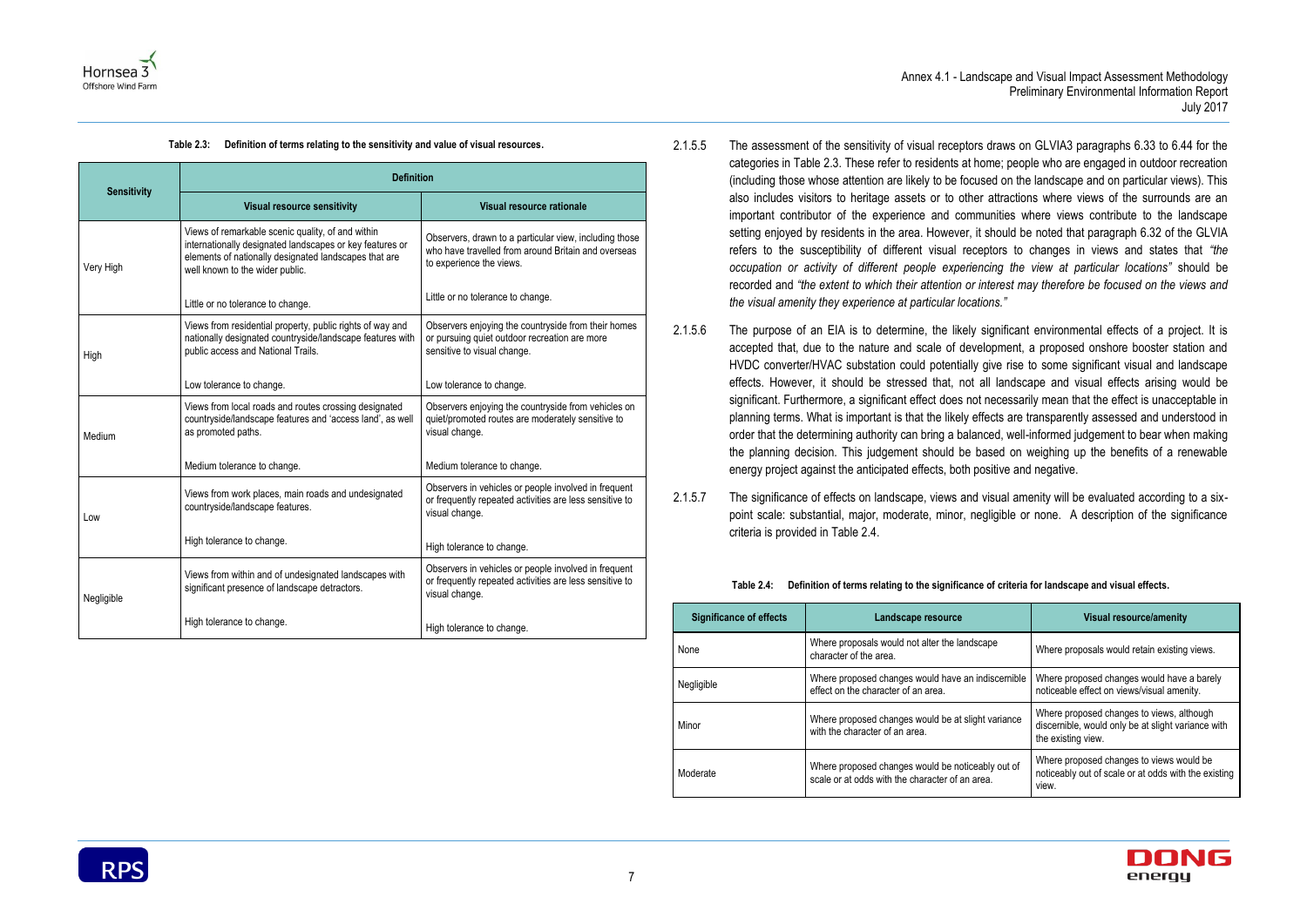| <b>Significance of effects</b> | Landscape resource                                                                                                                                                                                                                                                                                                                  | <b>Visual resource/amenity</b>                                                                                                                                                                                                                                                                 |  |
|--------------------------------|-------------------------------------------------------------------------------------------------------------------------------------------------------------------------------------------------------------------------------------------------------------------------------------------------------------------------------------|------------------------------------------------------------------------------------------------------------------------------------------------------------------------------------------------------------------------------------------------------------------------------------------------|--|
| Major                          | Where the proposed changes would be<br>uncharacteristic and/or would significantly alter a<br>valued aspect of (or a high quality) landscape.                                                                                                                                                                                       | Where the proposed changes would be<br>uncharacteristic and/or would significantly alter a<br>valued view or a view of high scenic quality.                                                                                                                                                    |  |
| Substantial                    | Where proposed changes would be uncharacteristic<br>and/or would significantly alter a landscape of<br>exceptional landscape quality e.g., internationally<br>designated landscapes, or key elements known to the<br>wider public of nationally designated landscapes -<br>where there is no or limited potential for substitution. | Where proposed changes would be<br>uncharacteristic and/or would significantly alter a<br>view of remarkable scenic quality, within<br>internationally designated landscapes or key<br>features or elements of nationally designated<br>landscapes that are well known to the wider<br>public. |  |

2.1.5.8 For the purposes of this assessment those effects indicated as being of substantial, or major significance, as shaded in [Table 2.5](#page-11-1) below, are regarded as significant. Effects of moderate and lesser significance have been identified in the assessment, but are not considered significant. Temporary changes, i.e., those during construction and decommissioning, may have higher ratings than the 'significance of effects' assessment would suggest. This is due to their temporary nature. The definitions set out within these tables provide the basis for professional judgement that allows the determination of the significance levels.

#### <span id="page-11-1"></span>**Table 2.5: Matrix used for assessment of significance showing the combinations of receptor sensitivity and the magnitude of impact.**

|             | <b>Magnitude of impact</b> |            |                     |                     |                      |                      |
|-------------|----------------------------|------------|---------------------|---------------------|----------------------|----------------------|
|             |                            | No change  | Negligible          | <b>Minor</b>        | <b>Moderate</b>      | <b>Major</b>         |
|             | Negligible                 | Negligible | Negligible          | Negligible or minor | Negligible or minor  | Minor                |
| of receptor | Low                        | Negligible | Negligible or minor | Negligible or minor | Minor                | Minor or moderate    |
|             | Medium                     | Negligible | Negligible or minor | Minor               | Moderate             | Moderate or major    |
| Sensitivity | <b>High</b>                | Negligible | Minor               | Minor or moderate   | Moderate or major    | Major or substantial |
|             | Very high                  | Negligible | Minor               | Moderate or major   | Major or substantial | Substantial          |

2.1.5.9 GLVIA3 states at paragraph 5.55 that a sequential approach can be adopted when assessing landscape significance "susceptibility to change and value can be combined into an assessment of sensitivity for each receptor, and size/scale, geographical extent and duration and reversibility can be combined into an assessment of magnitude for each effect. Magnitude and sensitivity can then be combined to assess overall significance."

- 2.1.5.10 Significance can vary depending on individual circumstances and the baseline situation, for example the presence of landscape designations and/or visual detractors. This is particularly true of the effects on landscape resources for instance in assessing whether (or not) a proposed development would:
	- Give rise to a new landscape character type in its own right where the proposed development would be the defining landscape characteristic; and/or
	- Give rise to a new landscape sub-type in which the proposed development would be a major contributory element in defining character.
- 2.1.5.11 In the first case the resulting effect would normally be significant. In the second case the assessor must use professional judgement to determine if the effect is significant or not.

### <span id="page-11-0"></span>**2.2 Cumulative Landscape and Visual Assessment**

#### **2.2.1 Introduction**

Submitted application(s) not yet determined which, if permitted, would affect the proposed

 Identified in the Development Plan (and emerging Development Plans - with appropriate weight being given as they move closer to adoption) recognising that much information on any relevant



- 2.2.1.1 The cumulative assessment will consider existing and consented development, and may include other major planning proposals within an agreed distance of the boundaries of the proposed site or Zone of Influence and as set out in current PINS' guidance (Cumulative Effects Assessment, 2015) will include those projects that are:
	- Built and operational;
	- Under construction;
	- Permitted application(s), but not yet implemented;
	- development in the scoping report; and
	- proposals will be limited.
- 2.2.1.2 The final list of projects will be agreed with North Norfolk District Council, Broadland District Council, South Norfolk Council, Norfolk County Council and the Planning Inspectorate.
- 2.2.1.3 The search area for cumulative schemes will be the same as the study areas.
- 2.2.1.4 Potential cumulative effects of the development will be assessed by considering the degree of overlap between the ZTV of the proposal and those of other developments. The significance of cumulative effects will be established by cross-referencing the sensitivity of viewpoints where more than one site would be visible and the cumulative magnitude of effect on each particular view.



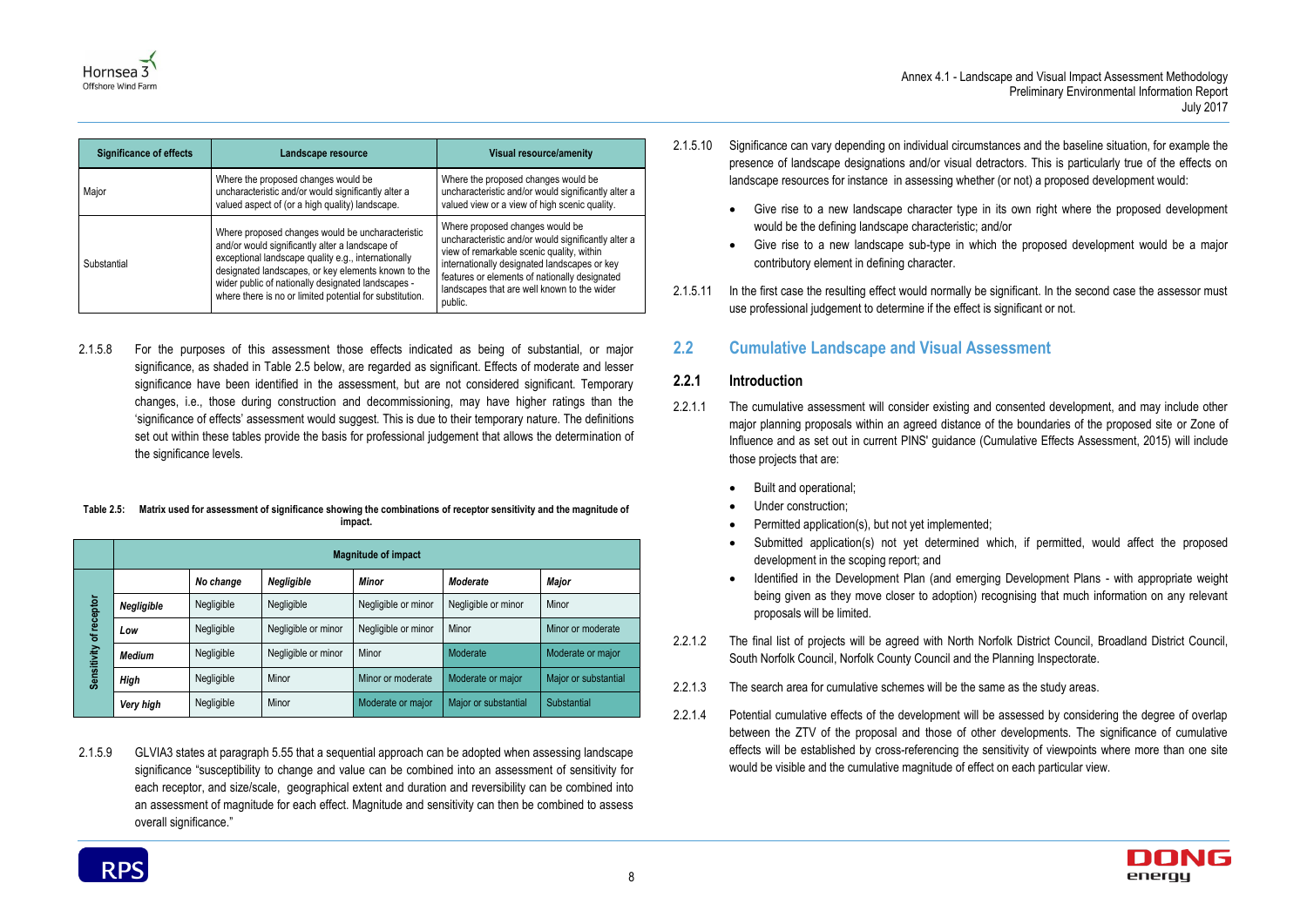

- 
- 
- 
- 
- 
- 
- 



#### 2.2.1.5 GLVIA3 identifies the following main types of potential cumulative visual effect:

- The extension to an existing development of the positioning of a new development;
- The 'filling' of an area with either the same or different types of development over time;
- The interactions between different types of development, each of which may have different landscape and/or visual effects and where the total effect is greater than the sum of the parts;
- Incremental change as a result of successive individual developments such that the combined visual effect is significant even though the individual effects may be;
- Temporal effects, referring to the cumulative impacts of simultaneous and/or successive projects that may affect communities and localities over an extended period of time;
- Effects of development which have indirect effects on other development, either by enabling it or disabling it; and
- Visual effects resulting from a future action that removes something from the existing landscape which may have consequences for other existing or proposed development.
- 2.2.1.6 The potential cumulative effects of the development, in combination with other developments, on landscape character should be considered. These will include those aspects described in section [2](#page-8-0) of this methodology.
- 2.2.1.7 The cumulative effects of the development on visual resources will include consideration of potential effects on those types of visual receptors detailed in section [2](#page-8-0) of this annex.

Landscape Institute and the Institute of Environmental Management and Assessment (2013) Guidelines for Landscape and Visual Impact Assessment. 3rd ed. London, Routledge.

### <span id="page-12-0"></span>**3. References**

Countryside Agency and Scottish Natural Heritage (2002) Landscape Character Assessment

Countryside Agency and Scottish Natural Heritage (2004) Topic Paper 6: Techniques and Criteria for Judging Capacity and Sensitivity. Cheltenham, The Countryside Agency.

Department of Energy and Climate Change (2009) UK Offshore Energy Strategic Environmental Assessment: Future Leasing for Offshore Wind Farms and Licensing for Offshore Oil and Gas and Gas Storage: Environmental Report. London, Department of Energy and Climate Change.

Guidance for England and Scotland. Cheltenham, The Countryside Agency.

Highways England (2008) Design Manual for Roads and Bridges: Volume 11. London, The Stationery Office.

The Infrastructure Planning (Environmental Impact Assessment) Regulations 2009. 2009. SI 2009/2263. London, The Stationery Office.

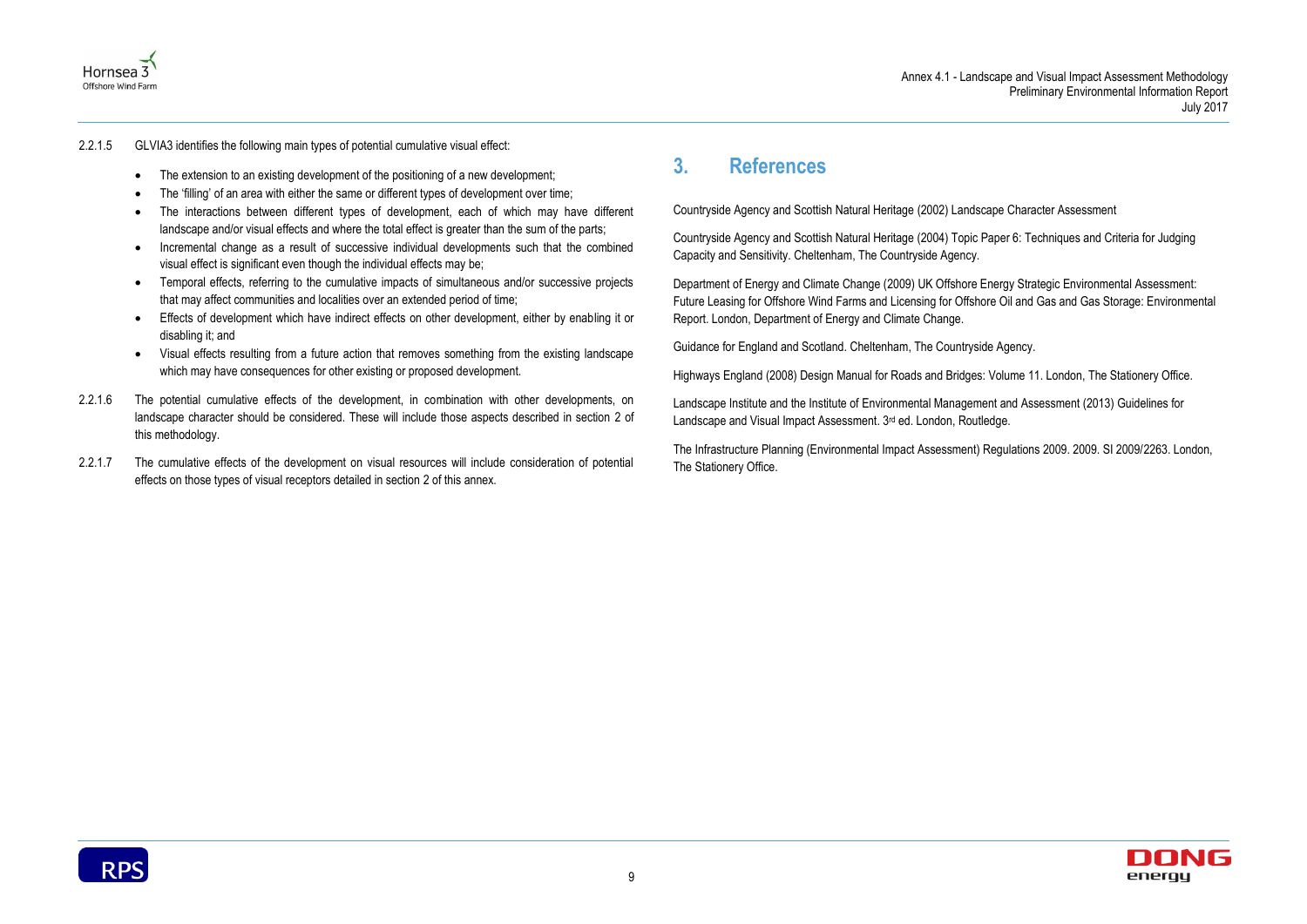• The direction and viewing angle of the perspective is then matched with each photographic frame





### <span id="page-13-0"></span>**Appendix A Photography and Visualisation Methodology**

- A.1.1.1 In order to produce photographs of suitable quality to be used in the photomontages, the following points are adhered to as much as possible following the guidance set out within the Landscape Institute guidance of Photography and photomontage in landscape and visual impact assessment, 2011 as well as within the SNH guidance set out in Visual Representation of Windfarms, 2006:
	- Photographs are taken in weather conditions of clear visibility;
	- The same exposure is used for all the frames i.e. manual exposure is used to avoid the photographs having different exposures. Alternatively a camera with an exposure lock with a carefully set exposure is used, especially where wider panoramas are taken, and/or where a proportion of the panorama may be taken partially looking towards the sun (which can be a particular problem in early morning/late afternoon/wintertime);
	- A 50mm lens is used in a 35 mm format);
	- A 50% overlap is taken between photos to allow the sides of each photo to be removed when splicing the photos together to minimise distortion;
	- Panoramas are produced by splicing standard photographs with recognised software (e.g., Adobe Photoshop) and not by the use of specialist cameras in order to minimise distortion;
	- A levelled tripod is used. In addition, the camera is also levelled using a spirit level that sits in the flash socket of an SLR camera. This ensures that the sea horizon is in the centre of the frame;
	- A very high quality camera lens is used, the Canon 5D full frame sensor camera;
	- When taking the photograph, the precise location is recorded using a hand held Geographical Positioning System (GPS). The orientation to the proposed development, approximate altitude (ground level), date, time of day and weather conditions are recorded for each viewpoint;
	- The height from ground to centre of camera lens is recorded;
	- If, when on site, the proposed viewpoint location is screened by trees or minor variations in topography, the viewpoint is relocated and the new location details recorded and submitted to the relevant parties with reasons for relocation. Winter views, if feasible, will ensure maximum visibility through vegetation cover;
	- Where possible, the onshore HVDC converter/HVAC substation site is positioned in the middle of the view with frames taken either side to give context;
	- Where possible, reference points are recorded with Geographical Positioning System (GPS) locations or compass bearings;
	- To ensure all photos align, all shots are taken from the same location/grid co-ordinate by turning the tripod on the same spot; and
	- Curvature of the earth Along the horizon view you may be looking at objects over 10 km away. The panoramic photograph may start to show a fish eye effect i.e., vertical objects on the edge of

the photograph appear to lean over. In addition proposals may start to disappear off the horizon, i.e., out of view.

### **A.2 Methodology for the production of computer models (visualisations)**

- A.2.1.1 The proposed development is modelled to be superimposed on the photograph to generate the photomontage. Based on the use of AutoCAD® and SketchUp to generate the photomontages, the following procedure is used (and are in line with guidance set out in Visual Representation of Windfarms, 2006 from SNH):
	- Base mapping and height data of the relevant area are set up to real-world OS co-ordinates;
	- The proposed development is located according to the scheme design using the correct onshore HVDC converter/HVAC substation specification. A wireline is produced in AutoCAD® and where full photomontages are produced, the development is rendered using SketchUp;
	- The arrangement and size of the development are modelled in accordance with the application; Viewpoint locations are inputted using GPS data collected on site;
	-
	- The panoramic photography is then aligned for the relevant viewpoint using GPS data collected on site;
	- in the panoramic views;
	- optimised. Model lighting is corrected to match photographic conditions; and
	- The rendered photomontages are generated.

Photographs are corrected for colour, brightness and contrast to ensure that image quality is

#### **A.3 Presentation**

- A.3.1.1 Photomontages are used as a series of figures in this Environmental Statement. The general format of this document is A3 landscape.
	- accurate reproduction of how the viewer would perceive things on site; and,
	- Views are annotated to aid interpretation.



 Each viewpoint is presented on an A3 sheet showing the existing view and the proposed view with specific camera information and distances to the onshore HVDC converter/HVAC substation. The A3 format allows for a 75° field of view, which should be viewed at approximately 300 mm from the image. If the print is curved around the viewer to give a constant 300 mm distance it produces an